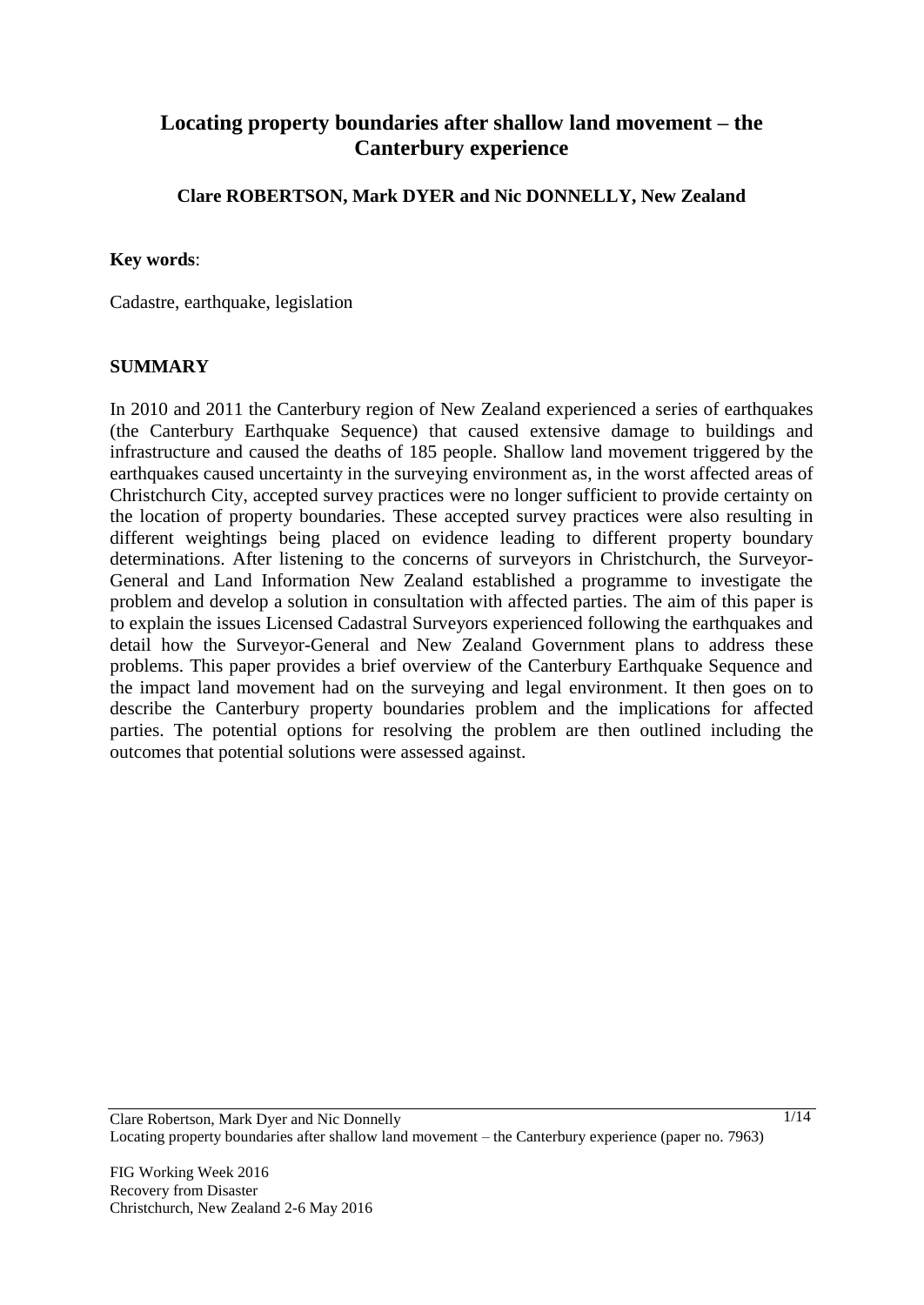# **Locating property boundaries after shallow land movement – the Canterbury experience**

# **Clare ROBERTSON, Mark DYER and Nic DONNELLY, New Zealand**

# **1. INTRODUCTION**

In 2010 and 2011 the Canterbury region of New Zealand experienced a series of earthquakes that caused extensive damage to buildings and infrastructure and caused the deaths of 185 people (New Zealand Police, 2012). The reason for such extensive damage was primarily the location and depth of the earthquakes and the resultant land movement that occurred. In 2011 the cost of rebuilding and repairing Canterbury was estimated at NZ\$20 billion (Parker & Steenkamp, 2012). This increased to \$40 billion in 2014 with \$16.5 billion being contributed by the New Zealand Government (New Zealand Government, 2013).

A significant part of the rebuild and repair of Canterbury is based on knowing precisely where property boundaries are. However, because widespread land movement caused by the Canterbury Earthquake Sequence (CES) disturbed all phyiscal evidence to some degree, this has become more difficult to accurately determine. In New Zealand, property boundaires are determined by Licensed Cadastral Surveyors who gather evidence, apply relevant law and make a determination (as per rule 6.1 in Rules for Cadastral Survey 2010). New Zealand land law is based on Common Law and does not have a legal coordinate cadastre. Surveyors must meet the standards set by the Surveyor-General including compliance with relevant law and comply with principles underpinning survey practice. Since the rebuild started, surveyors have experienced a considerable increase in work. Initally, surveyors dealt with shallow land movement by applying generally accepted survey practices, however as surveyors began working in the worst affected areas, they began to raise concerns that these practices and relevant law were insufficient. These concerns included existing survey practices not being suitable to deal with the shallow land movement; the lack of clarity about how to deal with the movement; their personal liability in determining boundaries in the worst affected areas; the effect the lack of clarity might have on the rebuild and consequential impacts on property owners. After listening to these concerns, the Surveyor-General and Land Information New Zealand  $(LINZ)^{1}$  responded by establishing a multi-disciplinary programme to investigate and define the problem and then develop potential solutions.

The aim of this paper is to provide context and explain the issues Licensed Cadastral Surveyors experienced following the CES as well as how the Surveyor-General and New Zealand Government plan to address these problems. The paper provides overview of the Canterbury Earthquake Sequence (CES) and the impact land movement had on the surveying environment. It then goes on to describe the Canterbury property boundaries problem and the implications of the problem for affected parties. The potential solutions developed are then outlined including the outcomes the potential solutions were assessed against.

Clare Robertson, Mark Dyer and Nic Donnelly Locating property boundaries after shallow land movement – the Canterbury experience (paper no. 7963)

 $\overline{a}$ 

 $1$  LINZ is a government department who verifies surveys and integrates them into the cadastre.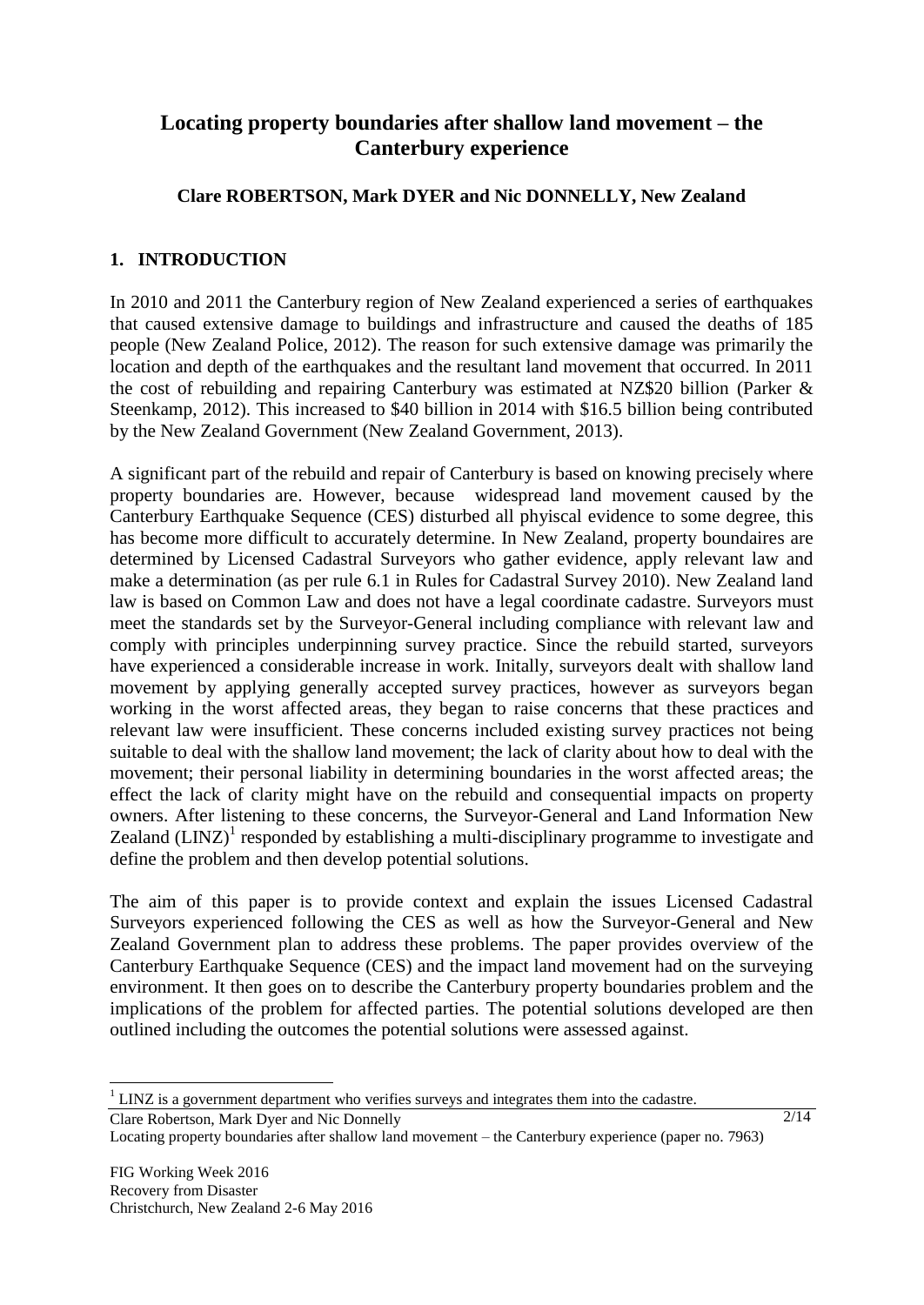#### **2. 2010-2012 CANTERBURY EARTHQUAKE SEQUENCE**

The CES began with the *Mw*7.1 Darfield earthquake on 4 September 2010, centred 40 km west of Christchurch (Gledhill et al., 2011). The earthquake occurred on the previously unidentified Greendale fault and produced the strongest earthquake ground shaking ever recorded in New Zealand (GNS Science, n.d.). Several thousand people were injured (Johnston et al., 2014) with damage to buildings and infrastructure estimated at NZ\$4 billion (Gledhill et al., 2011). It resulted in maximum net horizontal ground displacement of 5.3  $\pm$ 0.5 m, average horizontal net displacement of  $2.5 \pm 0.1$  m (Quigley et al., 2011) and 1 m of vertical movement (Blick et al., 2011). The Darfield earthquake was followed by a series of aftershocks in late 2010 and early 2011.

The smaller but more damaging  $M_{\rm W}6.2$  Christchurch earthquake then occurred on the 22 February 2011. The earthquake was also located on a previously unknown fault approximately 7 km east-southeast of Christchurch City centre at a depth of approximately 4 km (Beavan et al., 2011). It caused 185 deaths (New Zealand Police, 2012) and extensive damage to buildings and infrastructure in Canterbury. The earthquake was followed by a long series of aftershocks with the most damaging occurring on 13 June 2011 ( $M<sub>W</sub>6.0$ ) and 23 December 2011 ( $M<sub>w</sub>5.8$  and  $M<sub>w</sub>6.0$ ) (Bannister & Gledhill, 2012; GeoNet, 2012). [Figure 1](#page-3-0) shows the location of these earthquakes and aftershocks and the location of the Greendale fault in relation to Christchurch City.



Clare Robertson, Mark Dyer and Nic Donnelly Locating property boundaries after shallow land movement – the Canterbury experience (paper no. 7963)

FIG Working Week 2016 Recovery from Disaster Christchurch, New Zealand 2-6 May 2016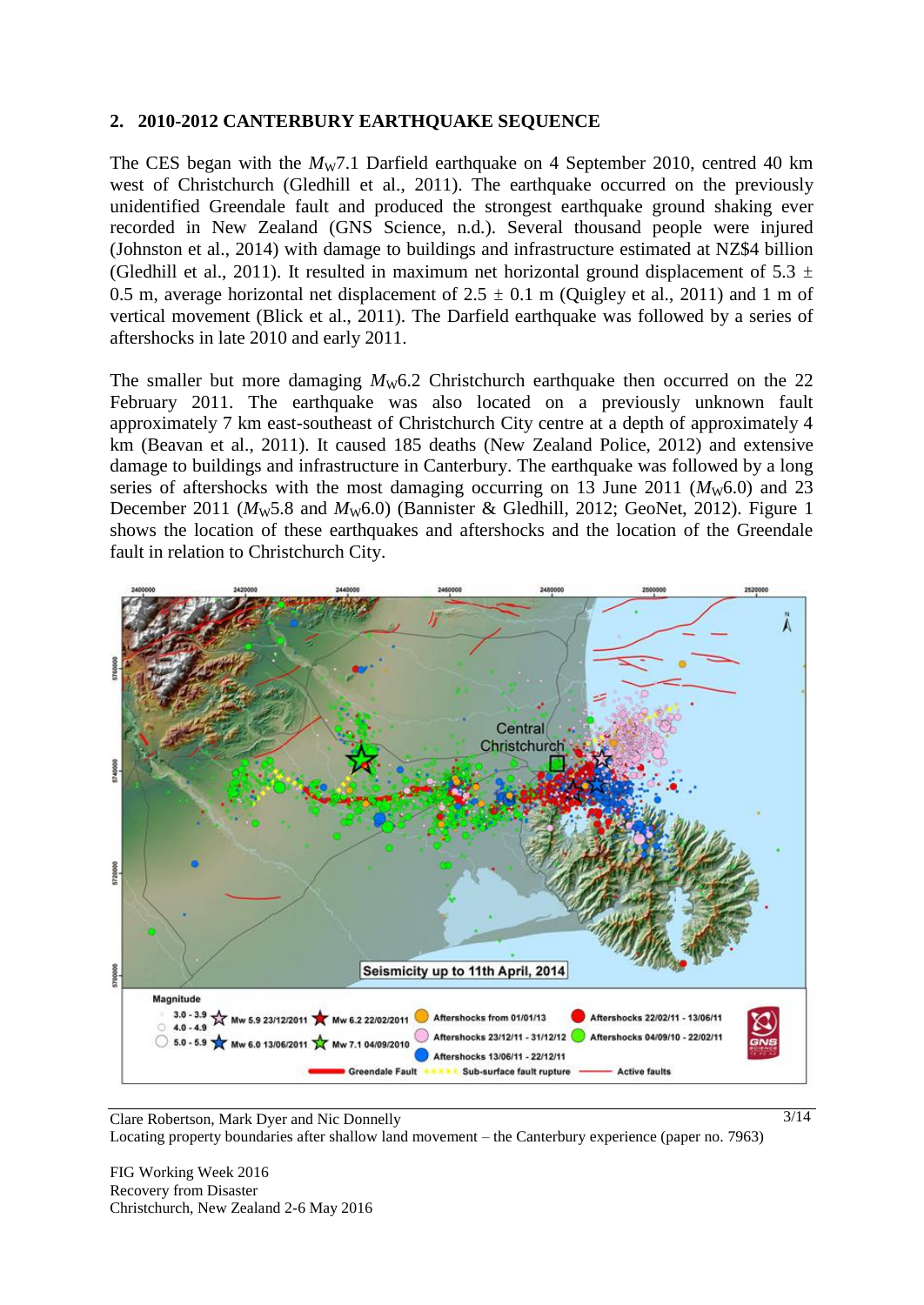#### <span id="page-3-0"></span>**Figure 1: Location of the main earthquakes and aftershocks that occured in Canterbury between September 2010 and April 2014 (source: GNS Science, 2014)**

## **2.1 Geological setting**

The region affected by the CES can be divided into two distinct geological areas – the Port Hills to the south of Christchurch City, and the Canterbury Plains. Both areas responded differently to the CES because of their geology. The Port Hills are part of an extinct volcanic complex that is overlain with loess (fine wind-blown silt). The Canterbury Plains (referred to as flat land) were formed by braided rivers flowing eastward from the Southern Alps/Kā Tiritiri o te Moana. Under Christchurch City, these rivers deposited more than 400 m of interlayered gravels, sands and silts on the underlying basement rock over the last half a million years (Tonkin & Taylor Ltd, 2015). There are also fine-grained marine/estuarine sediments up to 15 km inland from the present day shoreline (Brown & Weeber, 1992; Forsyth, Barrell & Jongens 2008; Suggate, 1958). The city of Christchurch is predominantly located on the flat land and is particularly vulnerable to shaking and liquefaction because of the alluvial sediment foundation (Potter et al., 2015).

#### **2.2 Land movement**

The earthquakes that occurred in the CES caused both deep-seated and shallow land movement. These movements were expressed on the surface of the land in different ways depending on the characteristics of the individual earthquake (e.g. depth, magnitude, direction of rupture) and the geology of the area. For example, the most significant difference between the September and February earthquakes was the 29.5 km long surface rupture caused by the Darfield earthquake (Quigley et al., 2011) whereas no rupture occurred in the Christchurch earthquake. [Table 1](#page-3-1) describes the movement mechanisms and how the movement was expressed on the surface of the land in Canterbury. It also notes where the movement occurred.

| <b>Movement</b>         | <b>Description</b>                                                                                  | Physical expression on                                                                                                                                | Where<br>this<br>movement                                                                                                                                                                                                                                                                                                                                                         |
|-------------------------|-----------------------------------------------------------------------------------------------------|-------------------------------------------------------------------------------------------------------------------------------------------------------|-----------------------------------------------------------------------------------------------------------------------------------------------------------------------------------------------------------------------------------------------------------------------------------------------------------------------------------------------------------------------------------|
| mechanism               |                                                                                                     | the surface                                                                                                                                           | occurred                                                                                                                                                                                                                                                                                                                                                                          |
| Deep-seated<br>movement | of<br>Deformation<br>bedrock<br>and                                                                 | Rupture on the land<br>surface                                                                                                                        | Greendale Fault (Quigley et<br>al., $2011$ )                                                                                                                                                                                                                                                                                                                                      |
|                         | overlying sediments<br>by<br>caused<br>fault<br>Occurred<br>rupture.<br>hundreds of metres<br>deep. | Very gradual (tens of This movement<br>centimetres)<br>land<br>movement over large<br>distances<br>(several<br>al., 2012) and uplift or<br>subsidence | occurred<br>across the Canterbury region<br>(Tonkin $&$ Taylor Ltd, 2015)<br>with the greatest vertical<br>kilometres) (Beavan et   movement measured around<br>the Estuary of the Heathcote<br>Avon Rivers/Ihutai<br>and<br>(uplifted up to 400 mm) and<br>central and northeastern area<br>of<br>Christchurch<br>City<br>(subsided up to 150 mm)<br>(Tonkin & Taylor Ltd, 2015) |

<span id="page-3-1"></span>**Table 1: Physical expression and location of movement mechanisms in the CES**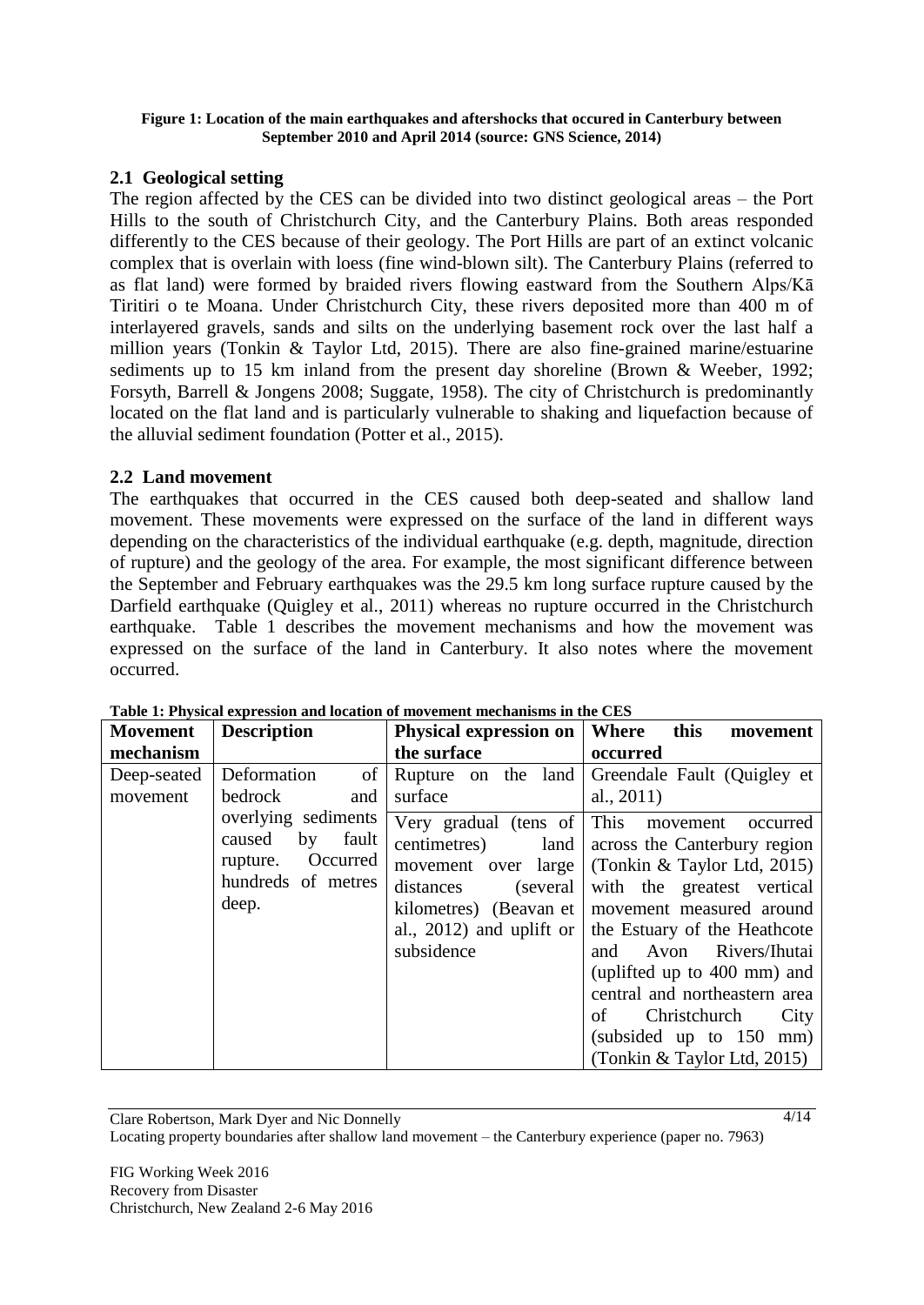| Shallow  | Deformation of                        |                                          | Small-scale rockfall   Port Hills (Tonkin & Taylor |
|----------|---------------------------------------|------------------------------------------|----------------------------------------------------|
| land     | near-surface<br>soils                 | $\text{large-scale}$   Ltd, 2015)<br>and |                                                    |
| movement | between the ground earthquake-induced |                                          |                                                    |
|          | surface<br>and                        | landslide                                |                                                    |
|          | 20<br>approximately                   | Tension                                  | cracks and Flat land (Tonkin & Taylor              |
|          | metres depth caused                   | ground extension   Ltd, 2015)            |                                                    |
|          | by                                    | earthquake- (caused by<br>lateral        |                                                    |
|          | induced shaking                       | spreading), ground                       |                                                    |
|          |                                       | bulging and buckling                     |                                                    |
|          |                                       | and ground cracking                      |                                                    |
|          |                                       | (caused by liquefaction)                 |                                                    |
|          |                                       | induced ground                           |                                                    |
|          |                                       | oscillation) and area-                   |                                                    |
|          |                                       | wide ground stretching                   |                                                    |
|          |                                       | (Tonkin & Taylor Ltd,                    |                                                    |
|          |                                       | 2015                                     |                                                    |

## **2.3 CES effect on the surveying environment**

The New Zealand cadastre is based on physical evidence (monuments) - it is not a coordinate cadastre. Boundaries are fixed, except for water boundaries such as river banks that can legally move according to long established doctrines. It supports multiple tenure systems including the land transfer system and provides certainty of land ownership and other rights in land as well as the ability to confidently establish and understand property rights on the ground (Clouston, 2015; Grant, Haanen & Dyer, 2014).

As deep-seated and shallow land movement resulted in different physical expressions on the surface, the movements affected surveying infrastructure (monuments) differently. Deepseated movement resulted in uniform translation and rotation over small areas resulting in the ground surface and everything located on it moving approximately the same distance and direction. The movement altered the spatial position of all geodetic and cadastral marks in Canterbury (Blick et al., 2011). Although deep-seated movement affected the location of survey infrastructure, the movement was considered uniform across the relatively small area of a typical survey and the relative distance and angles between survey marks did not alter.

Deep-seated or tectonic movement occurs constantly in New Zealand (due to its location straddling the Australian and Pacific tectonic plates (Berryman & Beanland, 1988)) and is addressed by adjusting the cadastre periodically to account for this absolute movement. This adjustment ensures that the depiction of the legal boundaries in the cadastre more accurately reflects the legal position in the real world. Although the movement that occurred during the CES was significantly larger than 'normal' it was addressed in the same way as 'normal' movement - by updating the New Zealand Geodetic Datum 2000 Deformation Model and using it to update coordinates in official geodetic and cadastral databases to reflect deepseated movement (Grant et al., 2015). The Surveyor-General also issued guidance to assist surveyors in conducting cadastral surveys that were affected by deep-seated movement. Cadastral Survey Rules were subsequently published by the Surveyor-General that reflected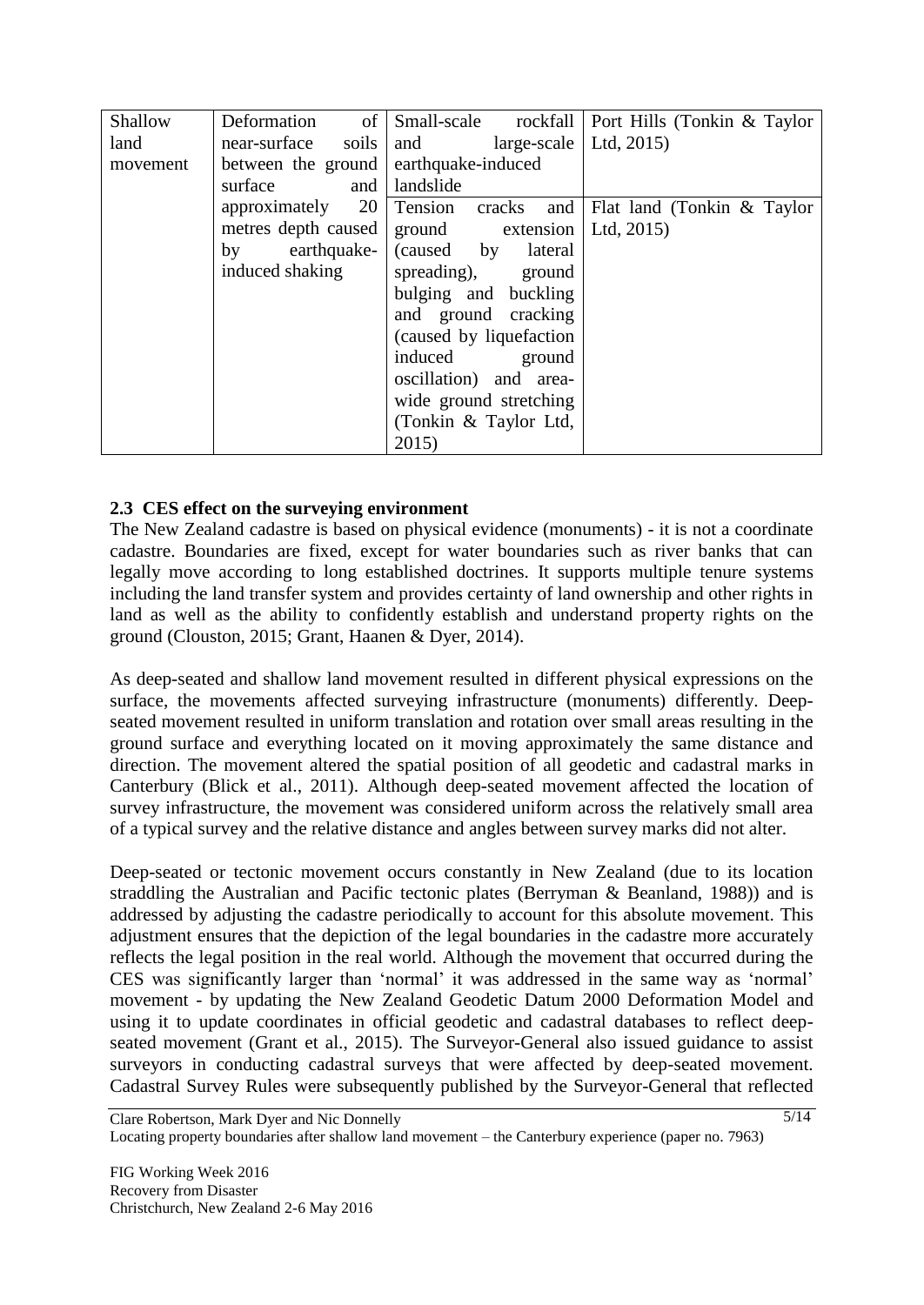this guidance and required surveyors to adjust boundaries to account for the distortion caused by the movement.

Shallow land movement caused greater issues for the surveying environment because of its non-uniformity over small areas. The liquefaction-induced movement generally resulted in the extension or contraction of the land. In many cases, this meant that the relative measurements between survey marks in the ground no longer matched those recorded on the official survey plan. The scale of such movements were such that, in some cases, extension had stretched land in a neighbourhood block so an extra 1 m of land now existed that needed to be accommodated. It was the relative movement between monuments on a single parcel that caused issues for surveyors in determining boundary dimensions.

Shallow land movement also caused significant issues for survey marks. When movement occurred on flat land away from a free-face and there was no preferential direction of land movement (Tonkin & Taylor Ltd, 2015), it caused the ground to move back and forth and then settle again once shaking ceased. Any survey marks that were located in land that was affected by this oscillation had moved but as there were generally no observable physical signs on the surface (e.g. buckling, bulging, cracking) it could be difficult to determine on visual inspection if the survey marks settled back in their original position or not. These marks were often deemed unreliable based on survey measurements.

## **3. THE CANTERBURY PROPERTY BOUNDARIES PROBLEM**

Rebuilding and repairing damaged buildings and infrastructure is a critical part of the recovery phase of the Canterbury earthquakes. In order to complete rebuild or repair work, properties were re-surveyed to provide certainty that assets, property and land rights were aligned and so local government could ensure planning rules and building requirements were met. Before construction work began, many property owners needed to settle insurance claims with their insurance companies. The more complex of these claims, and therefore the ones that took longer, were largely located in areas most affected by land movement. As these claims were settled and construction contracts were issued, cadastral surveyors began surveying in these worst affected areas. Surveyors quickly realised that land movements were well outside of accepted survey tolerances; in some cases relative horizontal movements of 1 m or more were measured. Variation in movement was also causing concern. For example one end of a city block may have extended by 1 m where the other end may have extended by 0.5 m in the opposite direction. As surveyors became more uncomfortable working in these areas they began to request guidance from the Surveyor-General as to how they should undertake surveys in the worst affected areas. As LINZ received more surveys the nature and extent of the problem became clearer as it became increasingly difficult to reconcile individual survey boundaries with others in the cadastre.

In order to fully understand the problem and work towards finding a solution, the problem was split into two parts. These were;

1) in some areas of Christchurch most affected by land movement, accepted survey practices were not sufficient to provide certainty of where to locate property boundaries, and;

2) accepted survey practices were resulting in different weightings being placed on evidence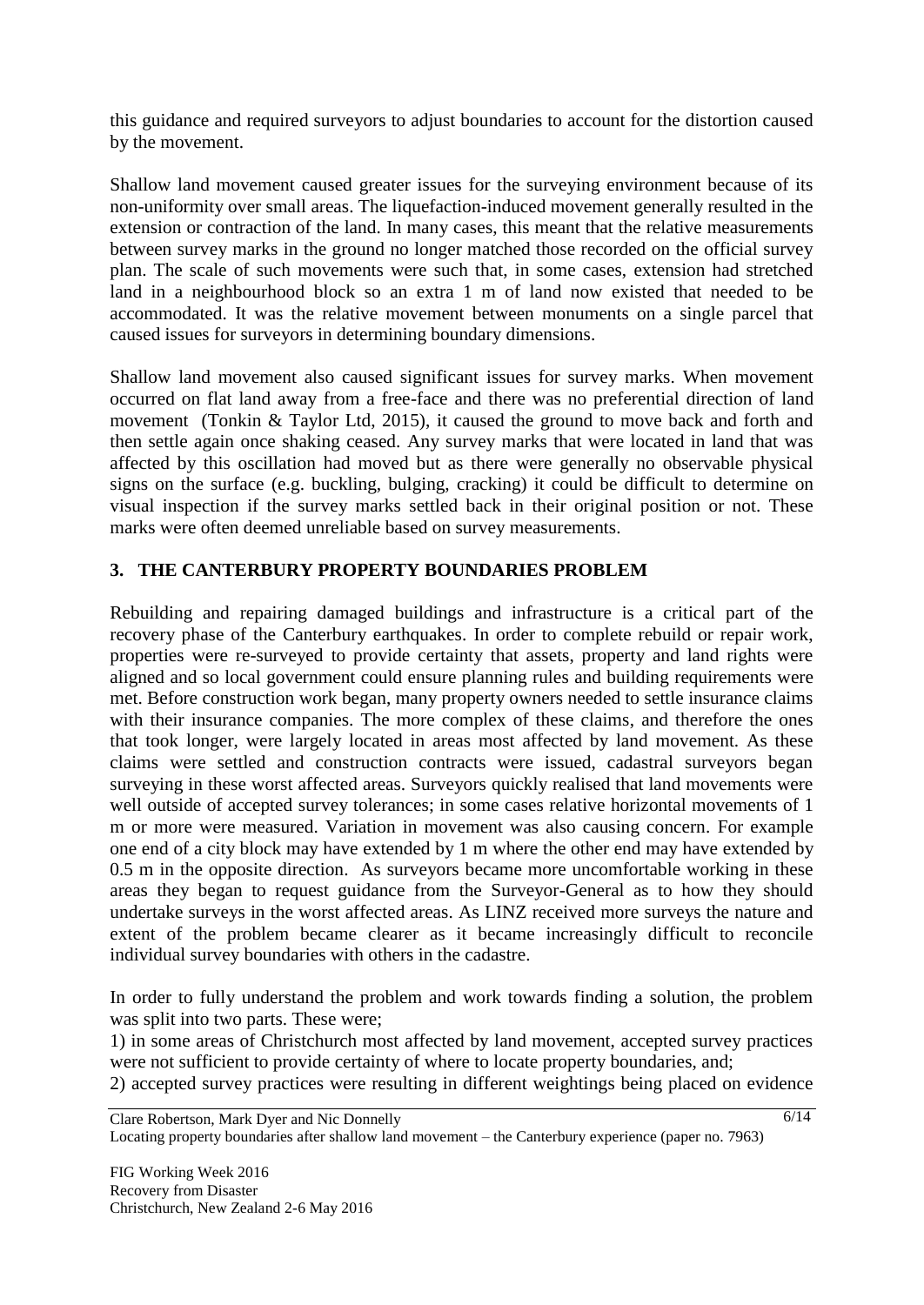which was leading to different property boundary results - in other words, two surveyors could survey the same parcel of land and come out with two significantly different locations for the boundaries.

The map in [Figure 2](#page-7-0) shows the extent of shallow land movement in Christchurch. It uses data up to 26 March 2015 to indicate the general extent of horizontal shallow land movement resulting from the Canterbury earthquakes. It presents average movements that have been measured at a network of geodetic and cadastral survey marks around Christchurch, which in some cases are spaced hundreds of metres apart. Movement at the individual property level may be significantly more or less that the value indicated by the map however, particularly where the property is not close to one of the survey marks. Movements in excess of 1m have been observed. For surveyors, it indicates the likelihood of finding undisturbed survey marks when commencing a survey to locate property boundaries.

One key reason for these two problems was the lack of law directly relating to how boundaries move with earthquake-induced land movement. The common law that exists covers landslips and accepts that boundaries are fixed. But as this law did not directly cover earthquake-induced shallow land movement, there were differing opinions as to whether the basis of the common law could be inferred. If it was inferred on the basis of the treatment of landslips, it would mean that boundaries did not or had not moved with the shallow land movement in Canterbury. This would result in physical boundaries (e.g. fences, physical structures and monuments) not being aligned to legal boundaries.

The problem was initially seen as a technical problem for surveyors with the main implications being:

- A difference of opinion on how to apply existing survey practices
- A possible increased risk of future liability and involvement in future boundary disputes
- Potential changes in supply and cost of Professional Indemnity insurance due to increased risk of future liability
- Work in the worst affected areas being considered too risky and therefore turning down work in these areas.

Further analysis and feedback however revealed that, while in part it was a survey problem, the main issue was the lack of legal clarity. The problem also had consequences for a wide range of parties both now and in the future including property owners, local and central government, lawyers, utility companies and insurance companies.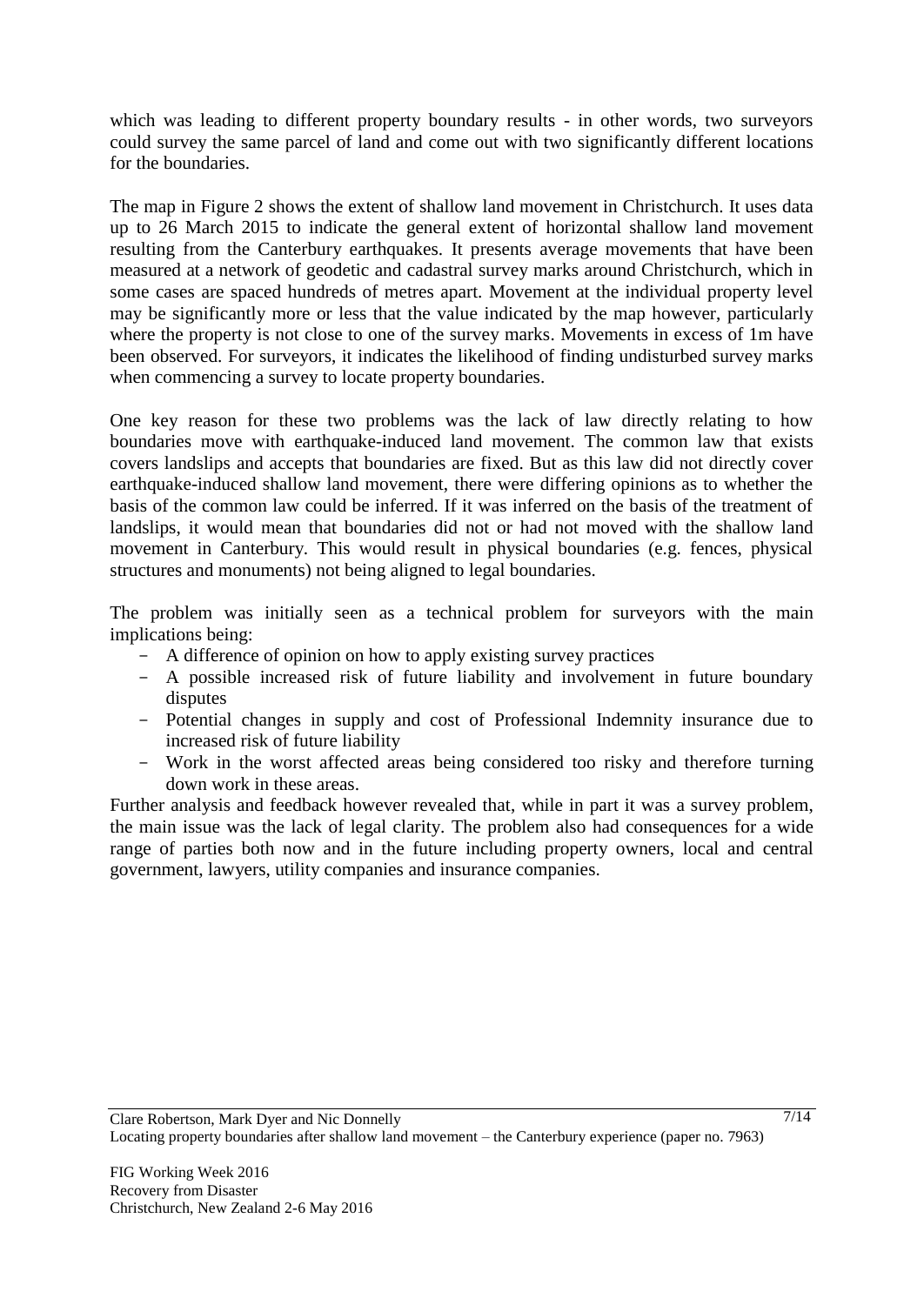

#### **Figure 2: Horizontal shallow land movement in Canterbury caused by the CES.**

8/14

<span id="page-7-0"></span>Clare Robertson, Mark Dyer and Nic Donnelly Locating property boundaries after shallow land movement – the Canterbury experience (paper no. 7963)

FIG Working Week 2016 Recovery from Disaster Christchurch, New Zealand 2-6 May 2016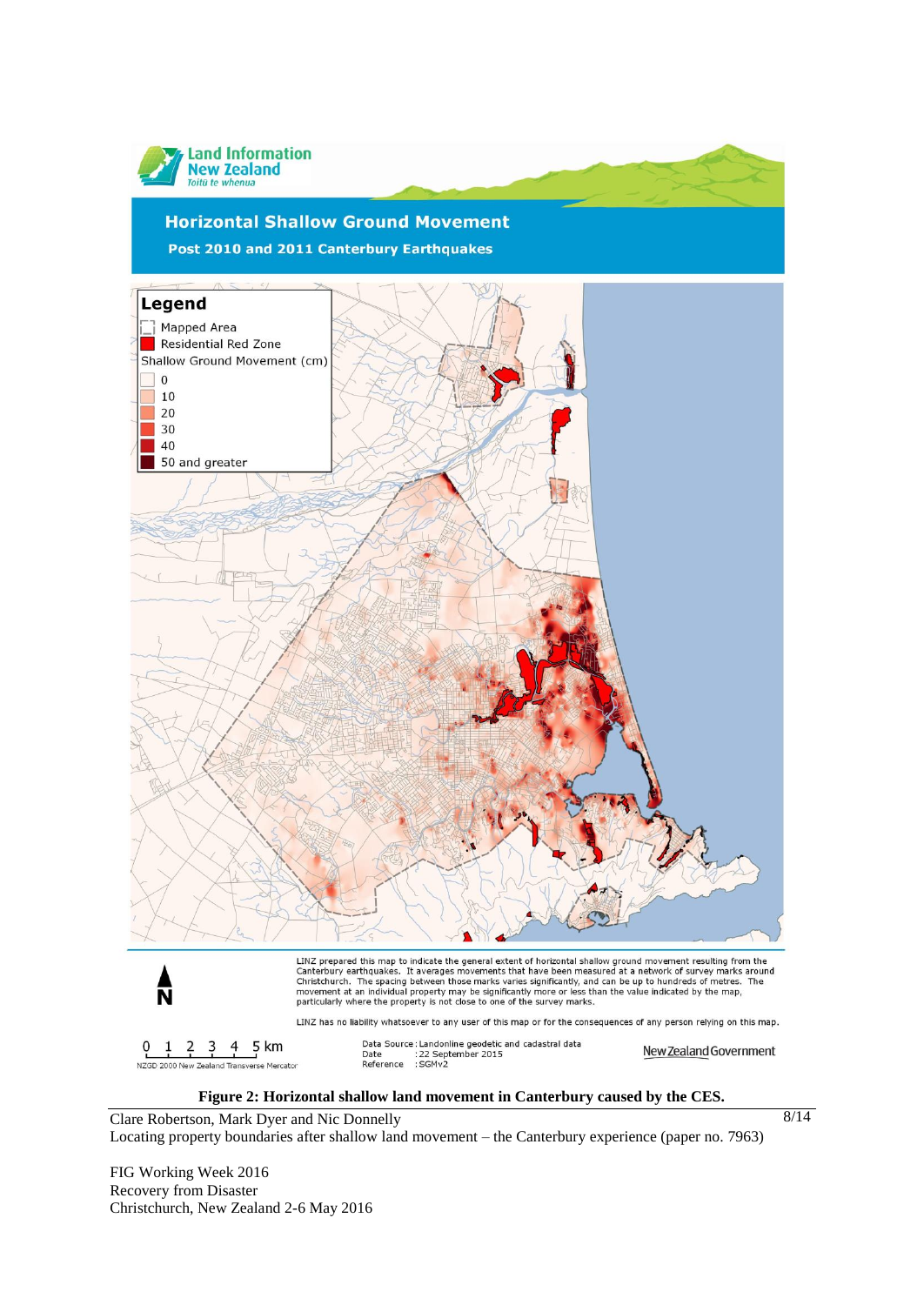## **4. POSSIBLE SOLUTIONS**

A programme was established within LINZ to develop a solution or solutions to the determination and re-establishment of boundaries on land subject to land movement. As well as regulators and technical experts, the programme included a group of sector leaders, lawyers and a working group of licensed surveyors based in Canterbury. The groups were established to provide a perspective from affected parties and those that might need to implement the solution. They provided real, on-the-ground experience and expert knowledge to inform, test and support the work. In developing potential solutions, the programme worked to define the problem including the extent and identified desired outcomes, assessed potential solutions against them.

## **4.1 The options**

As well as needing to develop practical, timely and enduring solutions, there was a need to be sensitive to the broader context in which the problem had manifested. Many property owners in Canterbury have been working hard to progress to the point where they could repair or rebuild their houses, particularly in areas affected by shallow land movement. The Canterbury rebuild is a high priority for government and although progress is being made in many areas there are points of frustration for property owners and other affected parties. Any issue that might impact on the progress of the rebuild needed to be addressed as a high priority to eliminate or minimise any possibility of further delays or additional costs.

In considering options, potential solutions were assessed against two high level outcomes. These were:

- ensuring the Canterbury rebuild continues and barriers, costs and delays were reduced, and;
- ensuring the continued integrity of the property rights system to encourage trade, commerce and wellbeing.

Any solution needed to be transparent, timely, cost efficient, result in minimal boundary disputes and ensure these were predictable and no greater than in non-earthquake affected areas, and ensure title information is reliable. To provide this, the legal framework within which surveying occurs earthquake affected areas needed to be clarified. The key question was whether legal boundaries moved with shallow land movement caused by the CES or not and whether there was a genuine need to clarify this. Three possible answers to this question were analysed and are presented in [Table 2.](#page-8-0) These were to maintain the status quo and allow case law to emerge over time, accept that boundaries had not moved and, if required, legislate for this or accept that boundaries had moved with the land and, if required, legislate.

<span id="page-8-0"></span>

| Table 2: Three high level options for a solution to the Canterbury boundaries problem |  |
|---------------------------------------------------------------------------------------|--|
|---------------------------------------------------------------------------------------|--|

| <b>Possible</b> | <b>Description</b> | <b>Implications</b> |  |
|-----------------|--------------------|---------------------|--|
| solution        |                    |                     |  |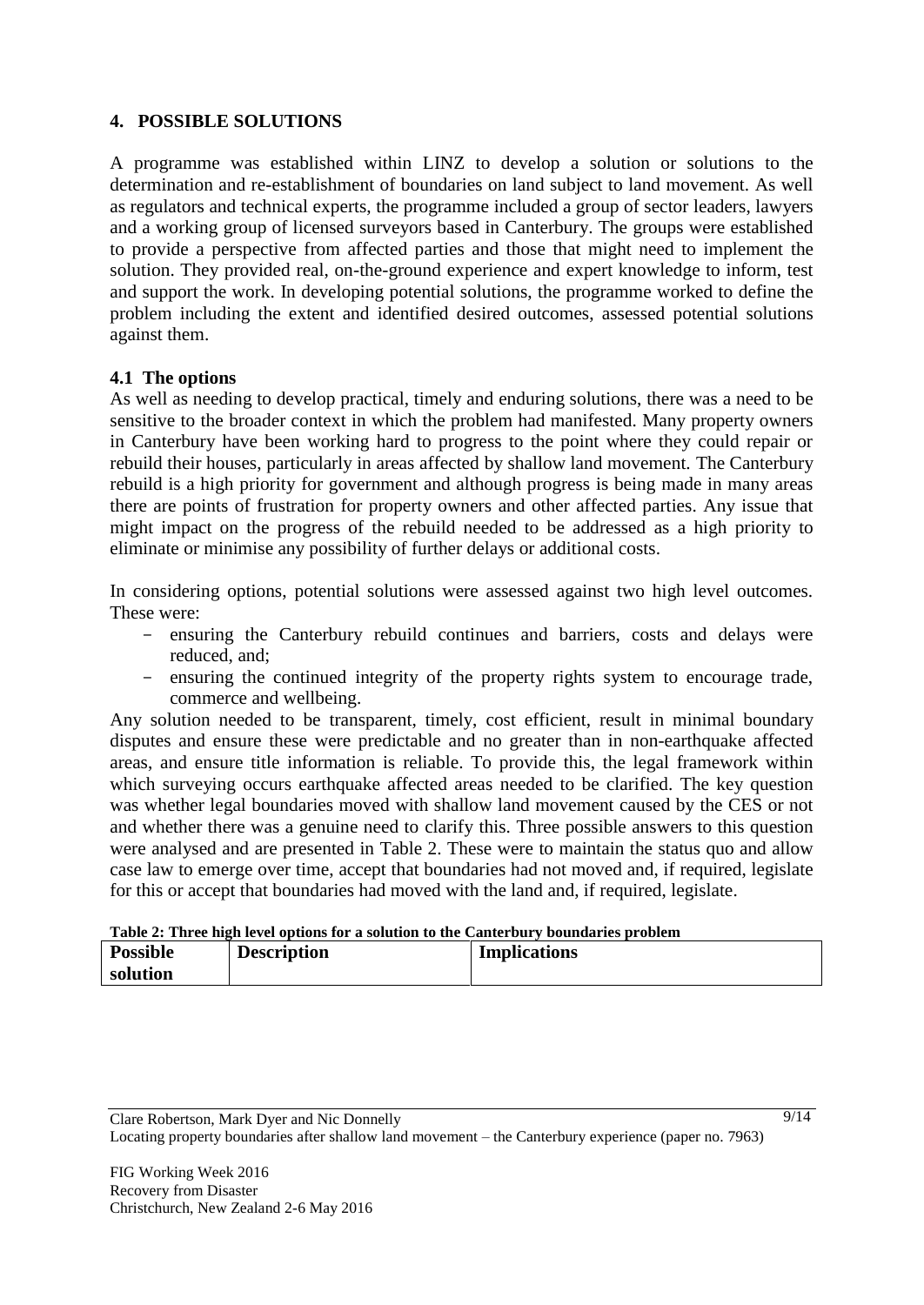| Status quo                                         | Surveyors are expected to<br>standard<br>practices.<br>apply<br>Case law will emerge over<br>establish whether<br>to<br>time<br>boundaries moved or did not<br>move with the land. | Continued uncertainty and costs for all<br>parties until case law emerges. Surveyors<br>may continue to apply different approaches<br>for determining legal boundaries increasing<br>the risk of boundary disputes. This may<br>slow down the rebuild and cost property<br>owners more. |
|----------------------------------------------------|------------------------------------------------------------------------------------------------------------------------------------------------------------------------------------|-----------------------------------------------------------------------------------------------------------------------------------------------------------------------------------------------------------------------------------------------------------------------------------------|
| <b>Boundaries</b><br>did not move<br>with the land | Accept that boundaries did<br>not move where there was<br>shallow land movement and<br>clarify this through legislation<br>(if required).                                          | Legal boundaries will sometimes not align<br>with physical occupation. Some assets,<br>including completed rebuilds may need to<br>be relocated to within the legal boundaries<br>or land owners would need to seek boundary<br>adjustments to realign legal title with<br>occupation.  |
| <b>Boundaries</b><br>with<br>moved<br>the land     | Accept that boundaries in<br>Canterbury<br>moved<br>where<br>shallow<br>land<br>there<br>was<br>this<br>and clarify<br>movement<br>legislation<br>if<br>(through)<br>required).    | Legal boundaries will generally align with<br>occupation so completed rebuilds will<br>generally be within legal boundaries.<br>However, boundaries, as seen on the ground,<br>may not align with the legal boundaries<br>recorded in the cadastre.                                     |

The status quo option was not preferred as it would not resolve the problem and would result in an increased number of potential boundary disputes both now and in the future. The option where boundaries did not move with the land would result in the legal boundaries being misaligned with physical occupation creating encroachments and limitations on building work. It would also result in additional costs, delays and potential disputes as boundary adjustments would be required. The last option, where boundaries did move with land performed best as it takes into account the realities of land movement, recognises rebuild activity that has already occurred, protects the rights of property owners, minimises cost and disruption to property owners, and does not delay rebuild activities.

## **4.2 The possible solution**

The option that is being worked on in more detail is to accept that legal boundaries did move with shallow land movement caused by the CES. This will result in surveyors having to take account of this movement when locating property boundaries. This solution best meets the desired outcomes and minimises costs for property owners as it will not result in the need for more boundary readjustment surveys and associated costs for local government approval, neighbour negotiation and legal representation, and more boundary disputes. The possible solution provides certainty to surveyors and others on how to deal with land movement.

The solution is proposed to only apply to the greater Canterbury region and land movement caused by the CES to avoid unintended consequences. The particular land movements experienced in Canterbury may not necessarily occur in future earthquakes in Canterbury, or elsewhere in New Zealand, and therefore the solution may not be applicable in other situations. Similarly, it would not be preferable to restrict the possible solution to small defined areas within Canterbury because data on land movement is not dense enough to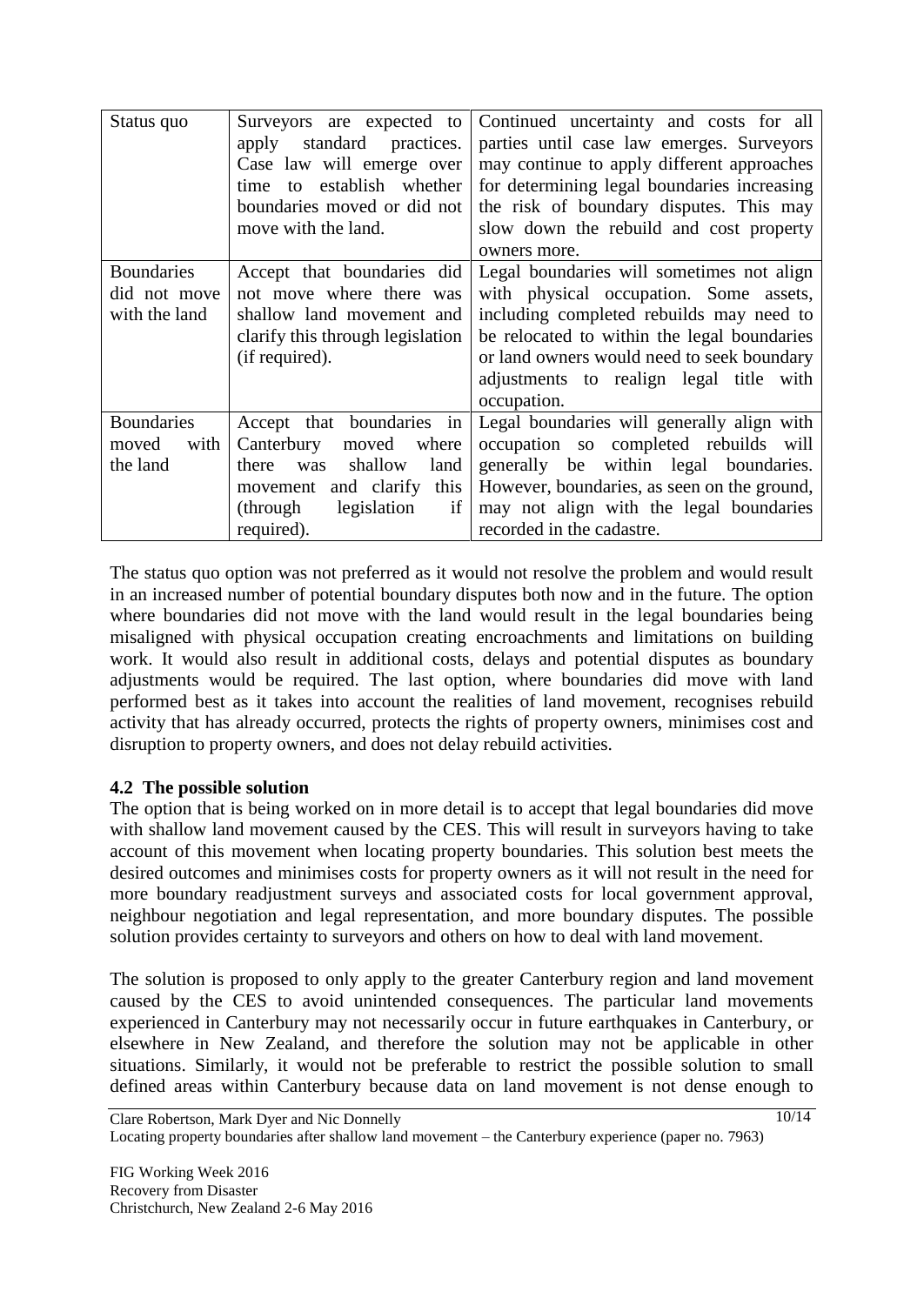tightly define affected areas and could result in people perceiving these defined areas as having lost monetary value.

For property owners this possible solution would mean their legal boundaries will continue to align with where they think they are located. It would also mean that, unless building or subdividing, property owners would not need to do anything, ensuring they do not incur any extra costs when the possible solution is implemented.

## **5. CONCLUSION**

The problem faced by surveyors in locating property boundaries following the CES is more complex than first thought. It has implications for a wide range of parties and could, if not addressed, negatively impact the Canterbury rebuild. Many parties have been involved in developing a practical, timely and enduring solution that will provide people with certainty when locating property boundaries. The possible solution being worked on in more detail is that boundaries did move with shallow land movement during the CES.

Due to its geological setting, New Zealand will always experience earthquakes. Although the majority of these will be minor, a small percentage will have the potential to cause significant damage to infrastructure, buildings and loss of life and/or injuries. Any lessons learnt from the work to address the impact of land movement on Canterbury property boundaries have the potential to be transferred to other earthquake events. However the precise solution needed for another event will need to be considered in the context of that earthquake as land movement and its consequences experienced in any future earthquake may not be the same as that experienced in Canterbury. This provides the opportunity to further investigate the resilience of the cadastre and surveying profession to future natural hazards. For example, are we able to pre-plan for the future events? Is the cadastre capable of adapting to the demands, challenges and changes encountered during and after an event (Paton & Johnston, 2006) (a new normal)? What role might surveying and surveyors play in community resilience?

# **6. ACKNOWLEDGEMENTS**

The programme established to address the Canterbury boundaries problem involved a large number of people from Land Information New Zealand, other New Zealand government agencies and industry. Some information contained in this paper has come from the programme and can not be solely attributed to the authors. The authors would like to thank the reviewers for their review.

#### **REFERENCES**

- Bannister, S. and Gledhill, K. (2012). Evolution of the 2010-2012 Canterbury earthquake sequence. *New Zealand Journal of Geology and Geophysics, 55*(3). Retrieved from
	- http://www.tandfonline.com/doi/full/10.1080/00288306.2012.680475#abstract
- Beavan, J., Fielding, E., Motagh, M., Samsonov, S. and Donnelly, N. (2011). Fault Location and Slip Distribution of the 22 February 2011 Mw 6.2 Christchurch, New Zealand, Earthquake from Geodetic Data. *Seismological Research Letters, 82*(6), 789-799. doi:10.1785/gssrl.82.6.789
- Beavan, J., Motagh, M, Fielding, E.J., Donnelly, N. and Collett, D. (2012). Fault slip models of the 2010-2011 Canterbury, New Zealand, earthquakes from geodetic data and observations of postseismic ground deformation. *New Zealand Journal of Geology and Geophysics, 55*(3).

Clare Robertson, Mark Dyer and Nic Donnelly Locating property boundaries after shallow land movement – the Canterbury experience (paper no. 7963)

FIG Working Week 2016 Recovery from Disaster Christchurch, New Zealand 2-6 May 2016  $11/14$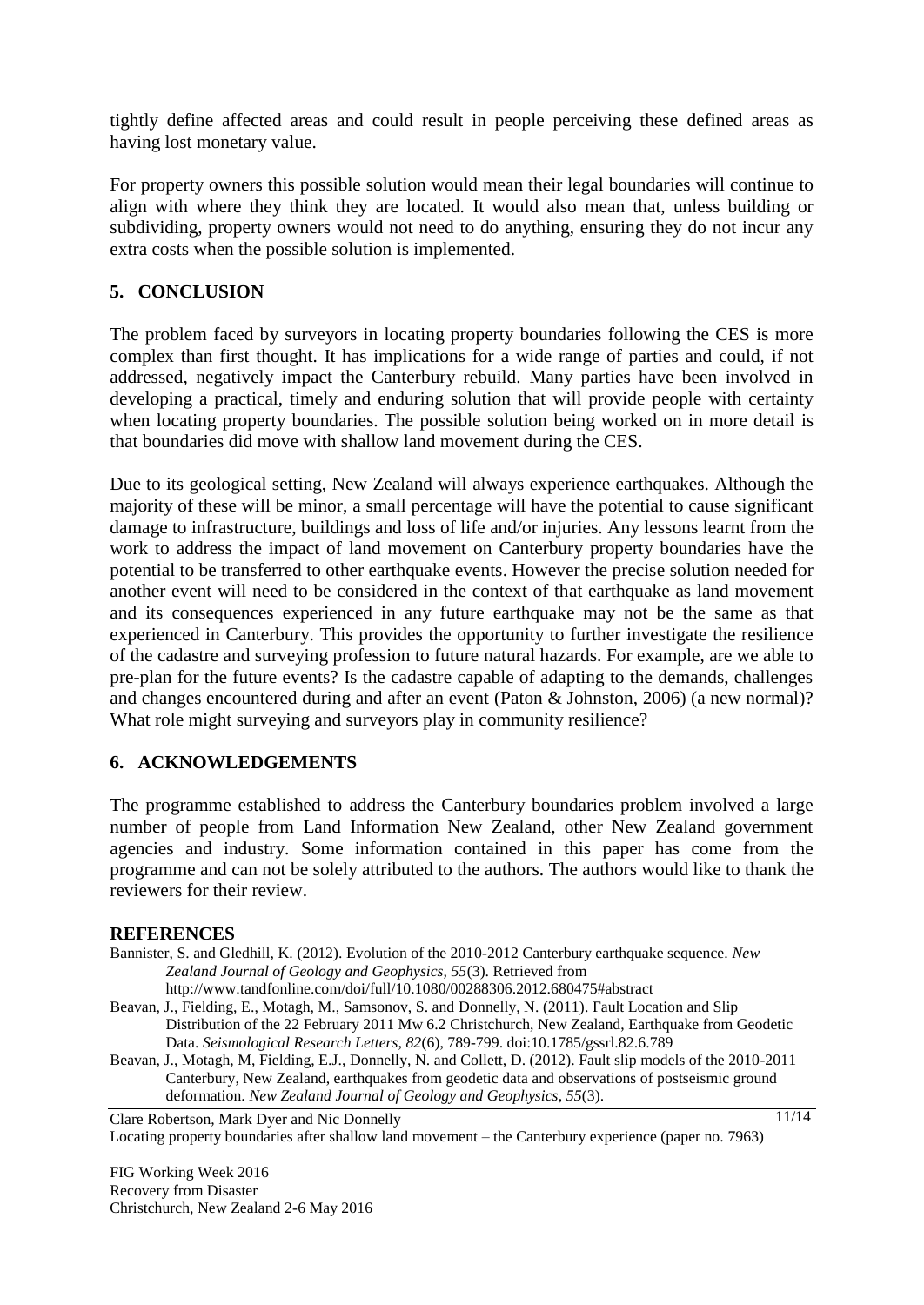- Berryman, K. and Beanland, S. (1988). Ongoing Deformation of New Zealand: Rates of Tectonic Movement from Geological Evidence. *Transactions of the Institution of Professional Engineers New Zealand: General Section, 15*(1), 25-35.
- Blick, G., Beavan, J., Crook, C. and Donnelly, N. (2011). The Impact of the 2010 Darfield (Canterbury) Earthquake on the Geodetic Infrastructure in New Zealand. *International Federation of Surveyors*.
- Brown, L. and Weeber, J.H. (1992). *Geological Map: Geology of the Christchurch Urban Area. NZGS misc map 23.* Institute of Geological and Nuclear Sciences.
- Clouston, A. (2015). *Crowdsourcing the Cadastre: The Applicability of Crowdsourced Geospatial Information to the New Zealand Cadastre* (Unpublished Masters thesis). Victoria University of Wellington, New Zealand. Retrieved from
- http://researcharchive.vuw.ac.nz/xmlui/bitstream/handle/10063/4234/thesis.pdf?sequence=2 Forsyth, P.J., Barrell, D.J. and Jongens, R. (2008). *Geology of Christchurch Area.* Lower Hutt, New Zealand:
- Institute of Geological and Nuclear Sciences (GNS). GeoNet. (2012). *Dec 23 2011 - Christchurch hit again at Christmas*. Retrieved September 8, 2015, from
- http://info.geonet.org.nz/display/quake/2011/12/23/Dec+23+2011+-
	- +Christchurch+hit+again+at+Christmas
- Gledhill, K., Ristau, J., Reyners, M., Fry, B. and Holden, C. (2011). The Darfield (Canterbury, New Zealand) Mw 7.1 Earthquake of September 2010: A Preliminary Seismological Report. *Seismological Research Letters, 82*(3), 378-386. Retrieved from http://srl.geoscienceworld.org/content/82/3/378.short
- GNS Science. (n.d.). *2010 Darfield (Canterbury) Earthquake*. Retrieved August 20, 2015, from http://www.gns.cri.nz/Home/Our-Science/Natural-Hazards/Recent-Events/Canterbury-quake/Darfield-Earthquake
- GNS Science. (2014). *The most recent aftershock map*. Retrieved September 1, 2015, from http://www.gns.cri.nz/Home/Our-Science/Natural-Hazards/Recent-Events/Canterbury-quake/Recentaftershock-map
- Grant, D.B., Donnelly, N., Crook, C., Amos, M., Ritchie, J. and Roberts, C. (2015). Special feature managing the dynamics of the New Zealand spatial cadastre. *Journal of Spatial Science, 60*(1), 3-18.
- Grant, D., Haanen, A. and Dyer, M. (2014). *Cadastre 2034 A 10-20 Year Strategy for developing the cadastral system: Knowing the 'where' of land-related rights.* Land Information New Zealand.
- Johnston, D., Standring, S., Ronan, K., Lindell, M., Wilson, T., Cousins, J., Aldridge, E., Ardagh, M.W., Deely, J.M., Jensen, S., Kirsch, T. and Bissell, R. (2014). The 2010/2011 Canterbury earthquakes: context and cause of injury. *Natural Hazards, 73*(2), 627-637.
- Land Information New Zealand. (2013). *NZGD2000 Deformation Model*. Retrieved from http://www.linz.govt.nz/data/geodetic-system/datums-projections-and-heights/geodetic-datums/newzealand-geodetic-datum-2000
- New Zealand Government. (2013). *Budget Policy Statement.* Retrieved from http://www.treasury.govt.nz/budget/2014/bps/bps-14.pdf
- New Zealand Police. (2012). *List of deceased*. Retrieved August 20, 2015, from http://www.police.govt.nz/major-events/previous-major-events/christchurch-earthquake/list-deceased
- Parker, M. and Steenkamp, D. (2012). The economic impact of the Canterbury earthquakes. *Reserve Bank of New Zealand Bulletin, 75*(3), 13-25. Retrieved from
	- http://rbnz.govt.nz/research\_and\_publications/reserve\_bank\_bulletin/2012/2012sep75\_3.pdf#page=13
- Parliamentry Library. (2011). *Economic effects of the Canterbury earthquakes.* Parliamentary Service. Retrieved from http://www.parliament.nz/resource/ennz/00PlibCIP051/ccd96733060e8e3a1769b3a4ef3017e3de45df83
- Paton, D. and Johnston, D.M. (2006). *Disaster Resilience: an Integrated Approach.* Springfield, Illinois: Charles C Thomas.
- Potter, S.H., Becker, J.S., Johnston, D.M. and Rossiter, K.P. (2015). An overview of the impacts of the 2010- 2011 Canterbury earthquakes. *International Journal of Disaster Risk Reduction*. doi:10.1016/j.ijdrr.2015.01.014
- Quigley, M., Van Dissen, R, Litchfield, N., Villamore, P., Duffy, B., Barrell, D., Furlong, K., Stahl, T., Bilderback, E. and Noble, D. (2011). Surface rupture during the 2010 Mw 7.1 Darfield (Canterbury) earthquake: Implications for fault rupture dynamics and seismic-hazard analysis. *Geology, 40*(1), 55-58. Retrieved from http://geology.gsapubs.org/content/40/1/55.short
- Suggate, R. (1958). Late Quaternary Deposits of the Christchurch Metropolitan Area. *New Zealand Journal of*

Clare Robertson, Mark Dyer and Nic Donnelly Locating property boundaries after shallow land movement – the Canterbury experience (paper no. 7963)

FIG Working Week 2016 Recovery from Disaster Christchurch, New Zealand 2-6 May 2016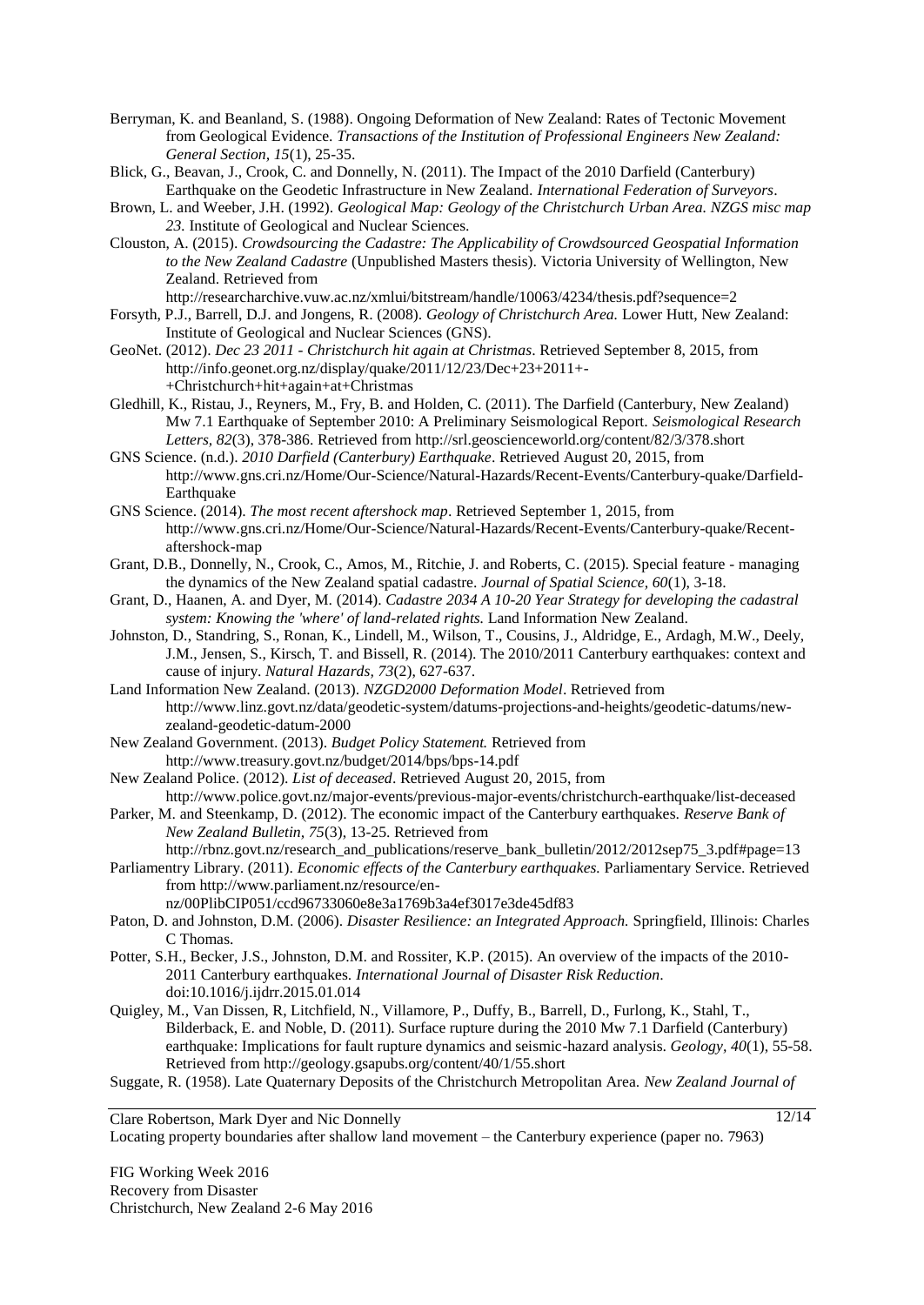*Geology and Geophysics, 1*, 103-122.

Tonkin & Taylor Ltd. (2015). *Geotechnical information on horizontal land movement due to the Canterbury Earthquake Sequence.* Report prepared for Land Information New Zealand.

#### **BIOGRAPHICAL NOTES**

Clare Robertson is a Senior Research Scientist at Opus International Consultants. She is a glaciologist and qualified environmental planner with a background in physical geography, emergency management and geology. Clare is interested in operational search and rescue, emergency management policy, community resilience through risk based planning and translating science into meaningful policy through science communication.

Mark Dyer is New Zealand's Surveyor-General. He has been in professional survey practice since 1986 and was in private practice prior to being appointed to Surveyor-General in 2014. He has been President and is a Fellow of the New Zealand Institute of Surveyors, is a member of the New Zealand Planning Institute and has recently become a Fellow of the Royal Institution of Chartered Surveyors.

Nic Donnelly is a Geodetic Surveyor in the National Geodetic Office. His areas of interest include reference frame maintenance, deformation modelling, geodetic cadastres and the use of radar in the geodetic system. He is currently Chair of the 3D Reference Frames Working Group for FIG's Commission 5 - Positioning and Measurement.

#### **CONTACTS**

Dr Clare Robertson Formerly Land Information New Zealand Presently Opus International Consultants 33 The Esplanade Petone Lower Hutt NEW ZEALAND Email: clare.robertson@opus.co.nz Web site: www.opus.co.nz

Mark Dyer, Surveyor-General Land Information New Zealand Level 7, Radio New Zealand House, 155 The Terrace Wellington NEW ZEALAND Tel. +64 4 460 0110 Email: mdyer@linz.govt.nz Web site: www.linz.govt.nz

Nic Donnelly Land Information New Zealand Level 7, Radio New Zealand House, 155 The Terrace

Clare Robertson, Mark Dyer and Nic Donnelly Locating property boundaries after shallow land movement – the Canterbury experience (paper no. 7963)

FIG Working Week 2016 Recovery from Disaster Christchurch, New Zealand 2-6 May 2016  $13/14$